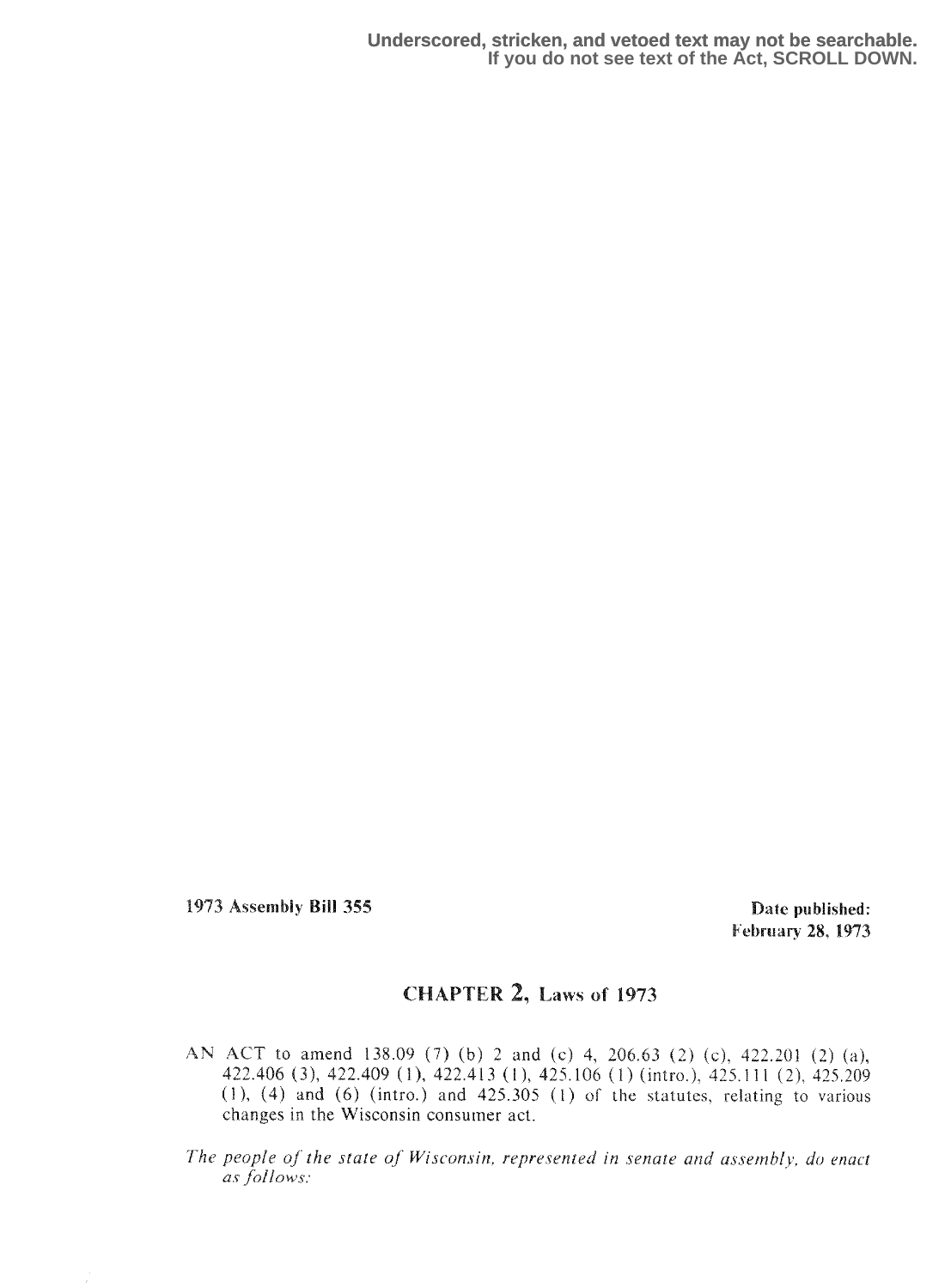SECTION 1. 138.09 (7) (b) 2 of the statutes, effective March 1, 1973, is amended to read:

138.09 (7) (b) 2. With respect to any loan, including a loan exceeding  $$3,000$ , with respect to any loan interest at a rate not to exceed 18% per year computed on the declining unpaid principal balances of the loan from time to time outstanding, calculated according to the actuarial method, but this does not limit or restrict the manner of contracting for the interest, whether by way of add-on, discount or otherwise, so long as the rate of interest does not exceed that perrnitted by this paragraph.

SECTION 2. 138.09 (7) (c) 4 of the statutes, effective March 1, 1973, is amended to read:

138.09 (7) (c) 4. If 2 instalments or parts thereof of a precomputed loan are not paid on or before the 10th day after their scheduled or deferred due dates, a licensee may elect to convert the loan from a precomputed loan to one in which the interest is computed an unpaid balances actually outstanding. In this event the licensee shall make a rebate pursuant to the provisions on rebate upon prepayment as of the due date of an unpaid instalment, and thereafter may charge interest from the due date as make a rebate pursuant to the provisions on rebate upon prepayment as of the due date<br>of an unpaid instalment, and thereafter may charge interest from the due date as<br>provided in subd. 3 or by s. 138.09 (7) par. (b) 2 and deferral charges shall be made. The rate of interest may equal but not exceed the annual percentage rats of finance charge which was disclosed to the borrower when the loan was made. The rate of interest shall be computed on actual unpaid balances of the contract as reduced by the rebate for the time; that such balances are actually outstanding from the due date as of which the rebate was made until the contract is fully paid.

SECTION 3. 206.63 (2) (c) of the statutes is amended to read:

 $206.63$  (2) (c) This section shall not be construed to authorize licensees under s. 138.09 to require or accept insurance not permitted under s. 138.09 (7)  $(f)$  (h).

SECTION 4.  $422.201$  (2) (a) of the statutes, effective March 1, 1973, is amended to read:

422.201 (2) (a) Eighteen per cent per year on that part of the unpaid balance of the amount financed which is \$500 or less; and

SECTION 5. 422.406 (3) of the statutes, effective March 1, 1973, is amended to read:

422.406 (3) The holder to whom an instrument issued in violation of this section is negotiated, notwithstanding that he may otherwise be a holder in due course of such instrument, is subject to all claims and defenses of the customer against the payee, subject to the extent provided in sub.  $(4)$ .

SECTION 6. 422.409 (1) of the statutes, effective March 1, 1973, is amended to read :

422.409 (1) The customer is authorized to pay the assignor until the customer receives notification of assignment of the rights to payment pursuant to a consumer credit transaction and that payment is to be made to the assignee. A notification which does not reasonably identify the rights assigned is ineffective. If requested by the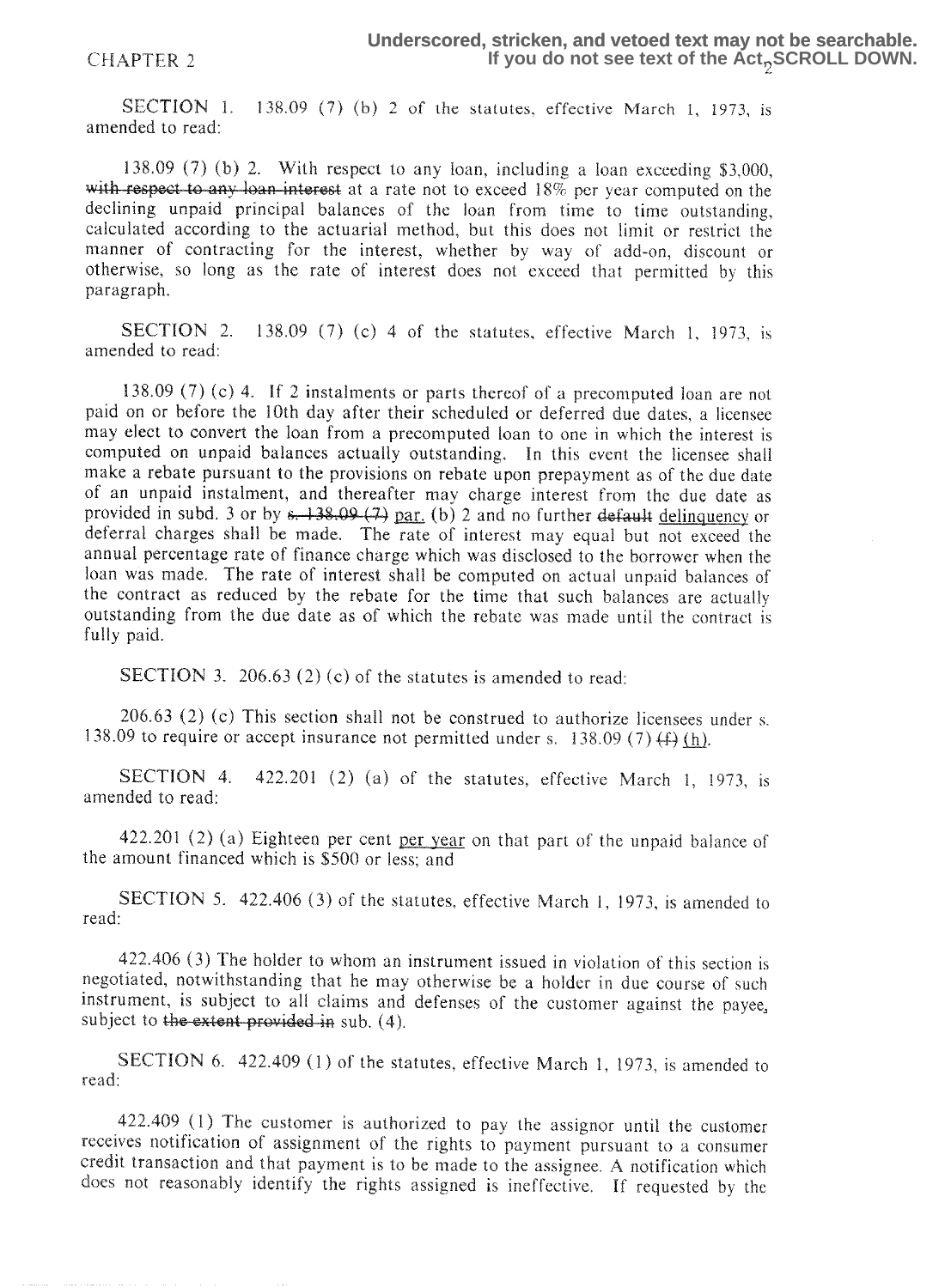customer, the assignee must seasonably furnish reasonable proof' that the assignment. has been made and unless he does so the customer may pay the original creditor assignor.

SECTION 7.  $422.413(1)$  of the statutes, effective March 1, 1973, is amended to read:

422.413 (1) Except for reasonable expenses incurred in disposition of collateral, no term of a writing evidencing a consumer credit transaction may provide for any charges as a result of default by the  $\frac{b}{y+1}$  customer other than those authorized by this act.

SECTION 8.  $425.106$  (1) (intro.) of the statutes, effective March 1, 1973, is amended to read:

425,106 (1) (intro.) Except to the extent that the merchant has a valid security interest which is permitted by this act or has a lien under ch. 289 in such property,  $or$ </u> where the transaction is for medical or legal services and there has been no finance charge actually imposed, the following property of the customer shall be exempt from levy, execution, sale, and other similar process in satisfaction of a judgment for an obligation arising from a consumer credit transaction: 425.106 (1) (intro.) Except to the extent that the merchant h<br>interest which is permitted by this act or has a lien under ch. 289 i<br>where the transaction is for medical or legal services and there hi<br>charge actually impos

SECTION 9.  $425.111(2)$  of the statutes, effective March 1, 1973, is amended to read:

425.111 (2) With respect to property of the customer other than that described in sub.  $(1)$ , process may issue in accordance with ch. 266 to establish a lien  $\theta$ **property**, except that such process shall not be effective to take, or to divest the customer of possession of, the property until final judgment is entered.

SECTION 10.  $425.209$  (1), (4) and (6) (intro.) of the statutes, effective March  $1, 1973$ , are amended to read:

 $425.209$  (1) This section applies to a deficiency on a consumer credit sale of goods or services and on a consumer loan in which the lender is subject to defenses arising from sales (s.  $422.208$   $422.408$ ); a customer is not liable for a deficiency unless the merchant has disposed of the goods in good faith and in a commercially reasonable manner,

(4) If the lender takes possession or accepts voluntary surrender of goods in which he has a security interest to secure a debt arising from a consumer loan in which the lender is subject to defenses arising from sales (s.  $422.208$   $422.408$ ) and the amount owing at the time of default of the loan paid to or for the benefit of the customer were \$1,000 or less, the customer is not personally liable to the lender for the unpaid balance of the debt arising from the loan and the lender's duty to dispose of the collateral is governed by the provisions an disposition of collateral under chs . 401 to 409.

 $(6)$  (intro.) If the merchant elects to bring an action against the customer for a debt arising from a consumer credit sale of goods or services or from a consumer loan in which the lender is subject to defenses arising from sales  $(s, 422.2084.22.408)$ , when under this section he would not be entitled to a deficiency judgment if he took possession of the collateral, and obtains judgment:

SECTION 11. 425.305 (1) of the statutes, effective March 1, 1973, is amended to read: